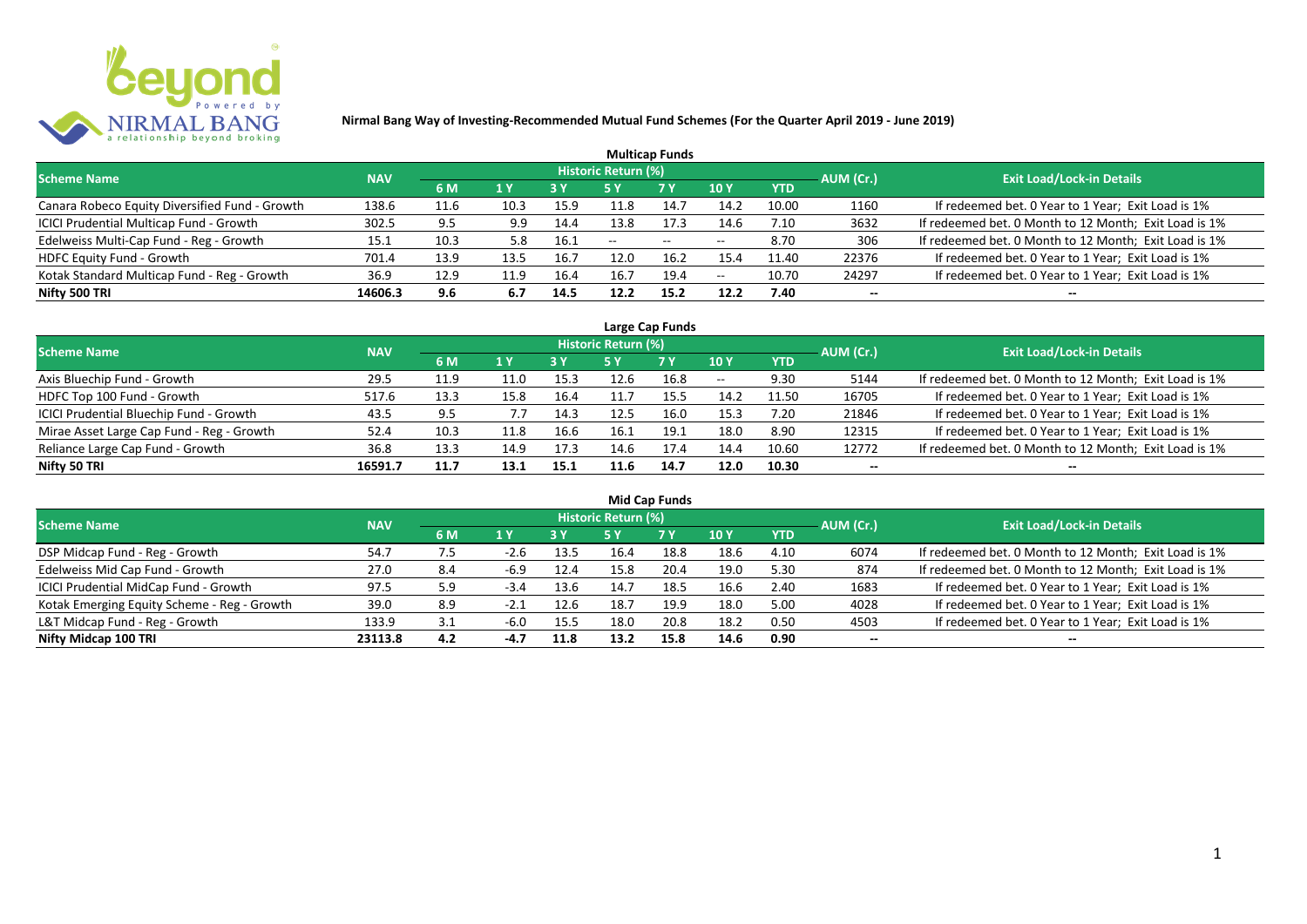

|                                           |            |      |      |      |                            | Large & Midcap |               |            |           |                                                    |
|-------------------------------------------|------------|------|------|------|----------------------------|----------------|---------------|------------|-----------|----------------------------------------------------|
| <b>Scheme Name</b>                        | <b>NAV</b> |      |      |      | <b>Historic Return (%)</b> |                |               |            | AUM (Cr.) | <b>Exit Load/Lock-in Details</b>                   |
|                                           |            | 6 M  |      |      |                            | <b>7 Y</b>     | $\sqrt{10}$ Y | <b>YTD</b> |           |                                                    |
| Canara Robeco Emerging Equities - Growth  | 96.4       | 10.5 |      | 17.1 | 20.3                       | 23.2           | 21.8          | 8.30       | 4675      | If redeemed bet. 0 Year to 1 Year; Exit Load is 1% |
| IDFC Core Equity Fund - Reg - Growth      | 46.0       | 6.8  | 1.5  | 13.4 | 12.1                       | 14.5           | 11.1          | 4.20       | 2954      | If redeemed bet. 0 Day to 365 Day; Exit Load is 1% |
| Principal Emerging Bluechip Fund - Growth | 105.3      | 9.ذ  | -3.4 | 15.2 | 17 7                       |                | 18.8          | 4.20       | 2190      | If redeemed bet. 0 Year to 1 Year; Exit Load is 1% |
| NIFTY Large Midcap 250 TRI                | 7356.1     | 7.8  |      | 14.8 | 14.0                       | 17.0           | 14.0          | 5.10       | --        | $- -$                                              |

|                                                |            |      |     |      |                     | <b>Focused Funds</b> |            |            |           |                                                       |
|------------------------------------------------|------------|------|-----|------|---------------------|----------------------|------------|------------|-----------|-------------------------------------------------------|
| <b>Scheme Name</b>                             | <b>NAV</b> |      |     |      | Historic Return (%) |                      |            |            | AUM (Cr.) | <b>Exit Load/Lock-in Details</b>                      |
|                                                |            | 6 M  | 1 V |      |                     | 7 Y                  | 10Y        | <b>YTD</b> |           |                                                       |
| Axis Focused 25 Fund - Growth                  | 28.3       | 9.1  | 3.0 | 16.5 | 15.5                | $\sim$               | $\sim$ $-$ | 5.60       | 7584      | If redeemed bet. 0 Month to 12 Month; Exit Load is 1% |
| <b>IDFC Focused Equity Fund - Reg - Growth</b> | 37.7       | 6.3  |     | 13.5 | 9.7                 |                      | 9.7        | 6.80       | 1632      | If redeemed bet. 0 Days to 365 Days; Exit Load is 1%  |
| SBI Focused Equity Fund - Growth               | 146.5      | 15.6 | 6.8 | 15.5 |                     | 18.2                 | 19.6       | 10.80      | 4234      | If redeemed bet. 0 Year to 1 Year; Exit Load is 1%    |
| <b>S&amp;P BSE 500</b>                         | 15551.7    | 9.1  |     | 13.1 | 10.8                | 13.6                 | 11.2       | 7.00       | --        | --                                                    |

|                                                |            |     |         |                     |      | <b>Small Cap Funds</b> |       |            |           |                                                    |
|------------------------------------------------|------------|-----|---------|---------------------|------|------------------------|-------|------------|-----------|----------------------------------------------------|
| <b>Scheme Name</b>                             | <b>NAV</b> |     |         | Historic Return (%) |      |                        |       |            | AUM (Cr.) | <b>Exit Load/Lock-in Details</b>                   |
|                                                |            | 6 M | 1 Y     |                     | 5 Y  | <b>7Y</b>              | 10Y   | <b>YTD</b> |           |                                                    |
| Franklin India Smaller Companies Fund - Growth | 55.1       | 8.0 | $-8.4$  | 10.0                | 16.6 | 22.7                   | 19.6  | 5.00       | 7403      | If redeemed bet. 0 Year to 1 Year; Exit Load is 1% |
| HDFC Small Cap Fund - Growth                   | 44.3       | 6.5 | $-4.3$  | 18.5                | 17.3 | 19.3                   | 17.0  | 4.20       | 7660      | If redeemed bet. 0 Year to 1 Year; Exit Load is 1% |
| L&T Emerging Businesses Fund - Reg - Growth    | 24.5       | 0.9 | $-10.7$ | 17.8                | 17.7 | $- -$                  | $- -$ | $-1.40$    | 5989      | If redeemed bet. 0 Year to 1 Year; Exit Load is 1% |
| Reliance Small Cap Fund - Growth               | 41.2       | 4.7 | $-7.3$  | 16.8                | 20.2 | 24.6                   | $- -$ | 3.70       | 8050      | If redeemed bet. 0 Year to 1 Year; Exit Load is 1% |
| SBI Small Cap Fund - Growth                    | 52.7       |     | -6.6    | 17.4                | 24.6 | 26.1                   | $- -$ | 4.50       | 1992      | If redeemed bet. 0 Year to 1 Year; Exit Load is 1% |
| Nifty Smallcap 100 TRI                         | 8083.7     | 7.7 | $-15.6$ | 9.3                 | 7.5  | 12.0                   | 11.0  | 3.20       | --        |                                                    |

### **ELSS Schemes (Tax Saving u/s 80-C)**

| <b>Scheme Name</b>                            | <b>NAV</b> |      |        | <b>Historic Return (%)</b> |      |            |                 | AUM (Cr.)  | <b>Exit Load/Lock-in Details</b> |       |
|-----------------------------------------------|------------|------|--------|----------------------------|------|------------|-----------------|------------|----------------------------------|-------|
|                                               |            | 6 M  | 1 Y    |                            | 5 Y  | <b>7 Y</b> | 10 <sub>1</sub> | <b>YTD</b> |                                  |       |
| Aditya Birla Sun Life Tax Relief 96 - Growth  | 31.8       | 5.9  |        | 13.0                       | 16.0 | 18.7       | 14.6            | 2.90       | 8685                             |       |
| Axis Long Term Equity Fund - Growth           | 45.4       | 8.9  | 4.9    | 13.6                       | 16.4 | 20.7       | $\sim$ $-$      | 5.90       | 19109                            | Nil   |
| IDFC Tax Advantage (ELSS) Fund - Reg - Growth | 58.3       | 9.6  | $-0.4$ | 15.3                       | 15.4 | 18.6       | 15.5            | 8.00       | 1996                             | Ni    |
| Invesco India Tax Plan - Growth               | 51.7       | 6.7  | 3.5    | 13.3                       | 15.2 | 17.9       | 16.             | 5.60       | 839                              | Ni    |
| Mirae Asset Tax Saver Fund - Reg - Growth     | 18.1       | 10.4 | 10.2   | 20.2                       | $-$  | $\sim$     | $- -$           | 8.40       | 1949                             | Nil   |
| <b>S&amp;P BSE 200 TRI</b>                    | 5929.9     | 9.8  | 8.8    | 14.7                       | 12.3 | 15.4       | 12.7            | 7.70       | --                               | $- -$ |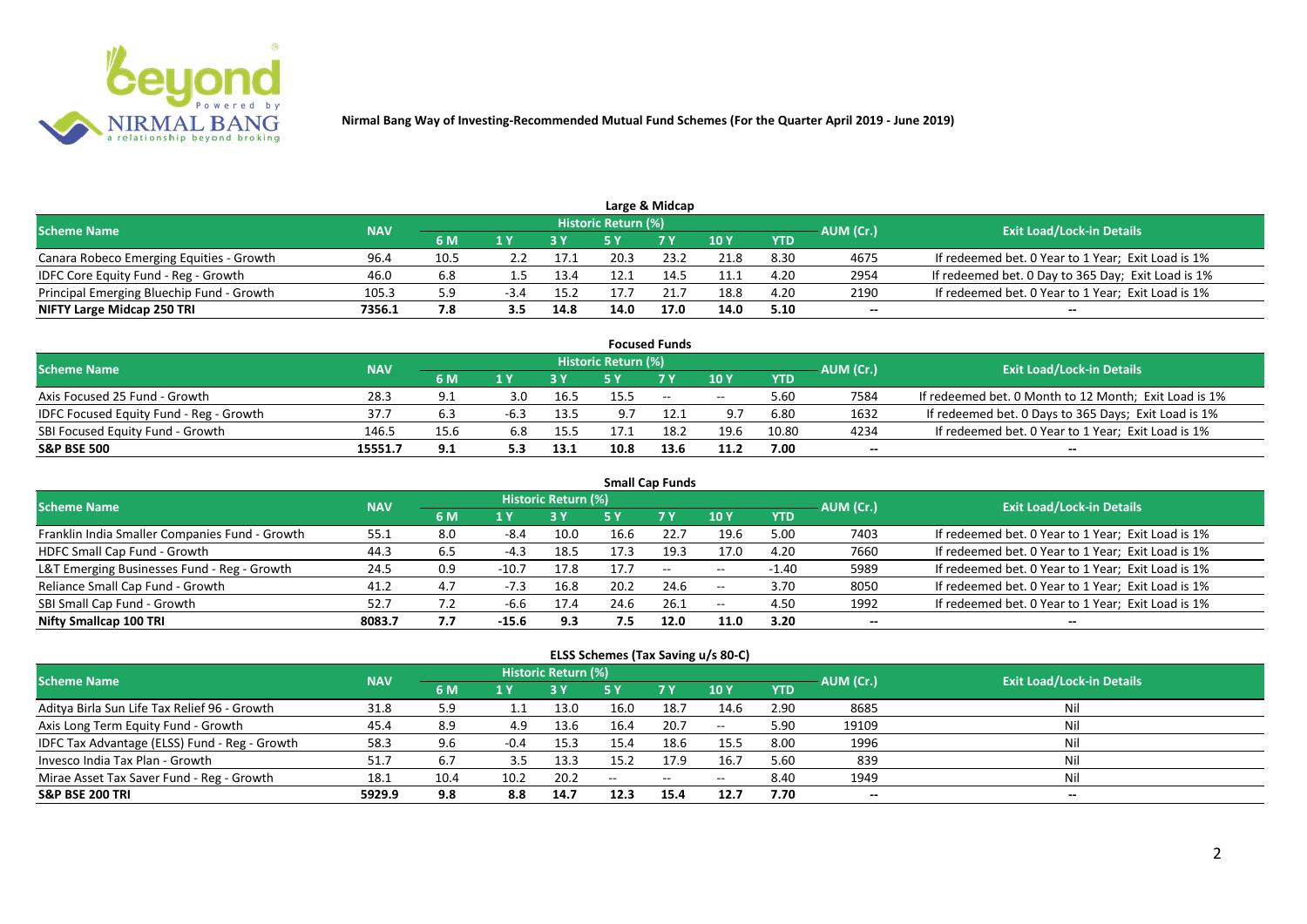

| <b>Contra/Value Fund</b>                  |            |     |                         |                     |      |            |                 |            |           |                                                       |  |  |  |
|-------------------------------------------|------------|-----|-------------------------|---------------------|------|------------|-----------------|------------|-----------|-------------------------------------------------------|--|--|--|
| <b>Scheme Name</b>                        | <b>NAV</b> |     |                         | Historic Return (%) |      |            |                 |            | AUM (Cr.) | <b>Exit Load/Lock-in Details</b>                      |  |  |  |
|                                           |            | 6 M | $\mathbf{1} \mathbf{V}$ |                     |      | <b>7 V</b> | 10 <sub>Y</sub> | <b>YTD</b> |           |                                                       |  |  |  |
| Kotak India EQ Contra Fund - Reg - Growth | 53.8       | 9.3 |                         | 15.8                | 12.6 | 15.4       | 13.5            | 7.50       | 811       | If redeemed bet. 0 Year to 1 Year; Exit Load is 1%    |  |  |  |
| Tata Equity P/E Fund - Reg - Growth       | 136.7      | 7.0 | $-1.6$                  | 16.5                | 15.5 | 18.2       | 16.1            | 4.40       | 5464      | If redeemed bet. 0 Month to 12 Month; Exit Load is 1% |  |  |  |
| UTI Value Opportunities Fund - Growth     | 62.1       | 8.5 | 3.8                     | 10.6                | 9.3  | 12.6       | 12.9            | 6.30       | 4551      | If redeemed bet. 0 Year to 1 Year; Exit Load is 1%    |  |  |  |
| Nifty 500 TRI                             | 14606.3    | 9.6 |                         | 14.5                | 12.2 | 15.7       | 12.2            | 7.40       | --        | $- -$                                                 |  |  |  |

| Sector/Thematic                                                           |            |        |      |                            |      |           |            |            |           |                                                    |  |  |  |
|---------------------------------------------------------------------------|------------|--------|------|----------------------------|------|-----------|------------|------------|-----------|----------------------------------------------------|--|--|--|
| <b>Scheme Name</b>                                                        | <b>NAV</b> |        |      | <b>Historic Return (%)</b> |      |           |            |            | AUM (Cr.) | <b>Exit Load/Lock-in Details</b>                   |  |  |  |
|                                                                           |            | 6 M    | 1 Y  | <b>3 Y</b>                 | 5 Y  | <b>7Y</b> | <b>10Y</b> | <b>YTD</b> |           |                                                    |  |  |  |
| Canara Robeco Consumer Trends Fund - Reg - Growth                         | 39.5       | 7.3    | 3.9  | 16.0                       | 15.8 | 17.7      | $\sim$ $-$ | 4.90       | 327       | If redeemed bet. 0 Year to 1 Year; Exit Load is 1% |  |  |  |
| Mirae Asset Great Consumer Fund - Growth                                  | 34.7       | 5.0    | 3.4  | 17.0                       | 15.7 | 18.0      | $- -$      | 1.20       | 742       | If redeemed bet. 0 Year to 1 Year; Exit Load is 1% |  |  |  |
| <b>ICICI Prudential Technology Fund - Growth</b>                          | 58.3       | 2.6    | 9.2  | 11.6                       | 13.8 | 18.1      | 21.8       | 2.90       | 476       | If redeemed bet. 0 Day to 15 Day; Exit Load is 1%  |  |  |  |
| Reliance Pharma Fund - Growth                                             | 144.9      | $-3.2$ | 5.2  | 2.9                        |      | 14.3      | 19.1       | $-3.10$    | 2711      | If redeemed bet. 0 Year to 1 Year; Exit Load is 1% |  |  |  |
| ICICI Prudential Banking and Financial Services Fund -<br>Retail - Growth | 69.6       | 20.3   | 14.7 | 23.5                       | 18.7 | 22.9      | 19.9       | 14.30      | 3068      | If redeemed bet. 0 Day to 15 Day; Exit Load is 1%  |  |  |  |
| Reliance Banking Fund - Growth                                            | 302.5      | 19.0   | 12.2 | 20.7                       | 15.6 | 18.9      | 17.4       | 14.20      | 2991      | If redeemed bet. 0 Year to 1 Year; Exit Load is 1% |  |  |  |
| Nifty 500 TRI                                                             | 14606.3    | 9.6    | 6.7  | 14.5                       | 12.2 | 15.2      | 12.2       | 7.40       | $- -$     | $\overline{\phantom{a}}$                           |  |  |  |

| <b>Dynamic Asset Allocation Funds</b>            |            |     |      |                            |      |           |            |            |           |                                                         |  |  |  |
|--------------------------------------------------|------------|-----|------|----------------------------|------|-----------|------------|------------|-----------|---------------------------------------------------------|--|--|--|
| <b>Scheme Name</b>                               | <b>NAV</b> |     |      | <b>Historic Return (%)</b> |      |           |            |            |           | <b>Exit Load/Lock-in Details</b>                        |  |  |  |
|                                                  |            | 6 M | 1 Y  |                            | 5 Y  | <b>7Y</b> | <b>10Y</b> | <b>YTD</b> | AUM (Cr.) |                                                         |  |  |  |
| ICICI Prudential Balanced Advantage Fund - Reg - |            |     |      |                            |      |           |            |            |           |                                                         |  |  |  |
| Growth                                           | 36.1       | 6.9 | 7.3  | 10.5                       | 10.9 | 13.9      | 13.2       | 4.90       | 29034     | If redeemed bet. 0 Year to 1 Year; Exit Load is 1%      |  |  |  |
| Invesco India Dynamic Equity Fund - Growth       | 29.2       | 6.6 | 1.8  | 10.7                       | 10.6 | 14.5      | 13.1       | 5.80       | 1007      | If redeemed bet. 0 Month to 3 Month; Exit Load is 0.25% |  |  |  |
| SBI Dynamic Asset Allocation Fund - Reg - Growth | 13.4       | 2.2 | 2.5  | 8.2                        | --   | $- -$     | $- -$      | 2.20       | 649       | If redeemed bet. 0 Month to 12 Month; Exit Load is 1%   |  |  |  |
| NIFTY 50 Hybrid Composite Debt 65:35 Index       | 10134.8    | 9.7 | 12.2 | 12.6                       | 10.8 | 12.7      | 10.7       | 8.10       | --        | $- -$                                                   |  |  |  |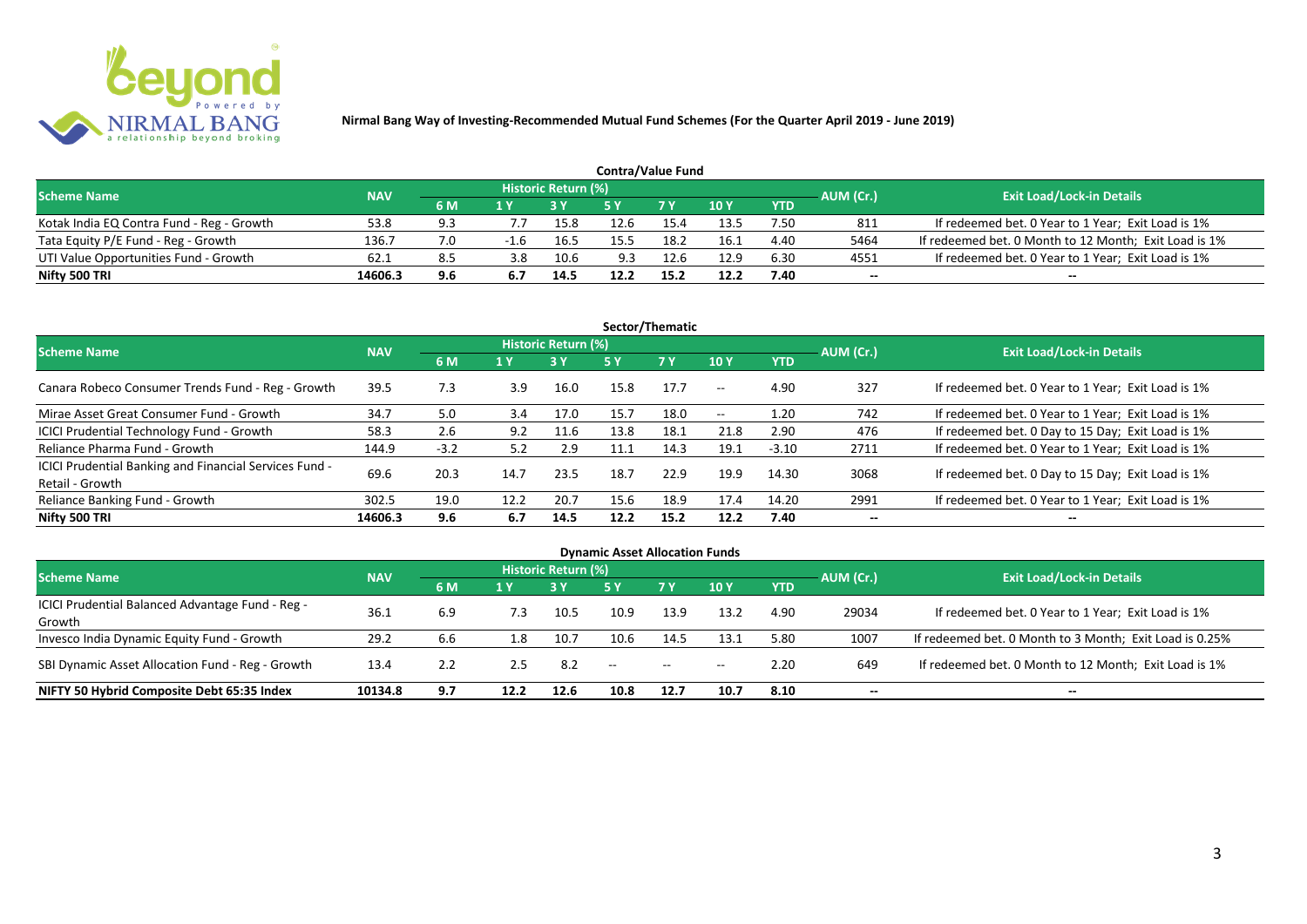

| <b>Hybrid Aggressive</b>                        |            |     |        |                     |       |               |            |            |           |                                                       |  |  |  |
|-------------------------------------------------|------------|-----|--------|---------------------|-------|---------------|------------|------------|-----------|-------------------------------------------------------|--|--|--|
| <b>Scheme Name</b>                              | <b>NAV</b> |     |        | Historic Return (%) |       |               |            |            | AUM (Cr.) | <b>Exit Load/Lock-in Details</b>                      |  |  |  |
|                                                 |            | 6 M | '1 Y   |                     | 5 Y   | 7 Y           | <b>10Y</b> | <b>YTD</b> |           |                                                       |  |  |  |
| HDFC Hybrid Equity Fund - Growth                | 55.3       | 9.2 | 5.8    | 11.6                | 8.7   | 11.9          | 11.6       | 7.60       | 22384     | If redeemed bet. 0 Year to 1 Year; Exit Load is 1%    |  |  |  |
| ICICI Prudential Equity & Debt Fund - Growth    | 137.6      | 9.3 | 8.5    | 13.9                | 13.5  | 16.5          | 15.5       | 7.50       | 26129     | If redeemed bet. 0 Year to 1 Year; Exit Load is 1%    |  |  |  |
| Mirae Asset Hybrid - Equity Fund - Reg - Growth | 15.1       | 9.1 |        | 13.7                | $- -$ | $\sim$ $\sim$ | $- -$      | 7.80       | 1843      | If redeemed bet. 0 Year to 1 Year; Exit Load is 1%    |  |  |  |
| Reliance Equity Hybrid Fund - Growth            | 54.3       | 3.4 | $-0.6$ | 9.7                 |       | 14.7          | 13.5       | 2.70       | 11872     | If redeemed bet. 0 Month to 12 Month; Exit Load is 1% |  |  |  |
| Canara Robeco Equity Hybrid Fund - Growth       | 162.3      | 9.2 | 8.9    | 13.2                | 13.1  | 14.9          | 13.8       | 7.80       | 2124      | If redeemed bet. 0 Year to 1 Year; Exit Load is 1%    |  |  |  |
| NIFTY 50 Hybrid Composite Debt 65:35 Index      | 10134.8    | 9.7 | 12.2   | 12.6                | 10.8  | 12.7          | 10.7       | 8.10       | $- -$     |                                                       |  |  |  |
|                                                 |            |     |        |                     |       |               |            |            |           |                                                       |  |  |  |

| <b>Arbitrage Fund</b>                      |            |     |     |                            |     |    |     |            |           |                                                         |  |  |  |
|--------------------------------------------|------------|-----|-----|----------------------------|-----|----|-----|------------|-----------|---------------------------------------------------------|--|--|--|
| Scheme Name                                | <b>NAV</b> |     |     | <b>Historic Return (%)</b> |     |    |     |            | AUM (Cr.) | <b>Exit Load/Lock-in Details</b>                        |  |  |  |
|                                            |            | 1 M | 3 M | '6 M                       |     | つV |     | <b>YTD</b> |           |                                                         |  |  |  |
| IDFC Arbitrage Fund - Reg - Growth         | 23.6       |     |     | -6.1                       | 6.6 |    | 6.2 | 6.80       | 3626      | If redeemed bet. 0 Month to 1 Month; Exit Load is 0.25% |  |  |  |
| Kotak Equity Arbitrage Fund - Reg - Growth | 26.7       | b.4 |     |                            | b.5 |    | 6.3 | 6.40       | 12574     | If redeemed bet. 0 Day to 30 Day; Exit Load is 0.25%    |  |  |  |
| Reliance Arbitrage Fund - Growth           | 19.2       | 7.0 |     | 6.1                        | 6.6 |    | 6.4 | 6.70       | 8276      | If redeemed bet. 0 Month to 1 Month; Exit Load is 0.25% |  |  |  |

|                                          |            |     |                          |                     |                          | <b>Equity Saver</b>      |            |            |           |                                                       |
|------------------------------------------|------------|-----|--------------------------|---------------------|--------------------------|--------------------------|------------|------------|-----------|-------------------------------------------------------|
| <b>Scheme Name</b>                       | <b>NAV</b> |     |                          | Historic Return (%) |                          |                          |            |            | AUM (Cr.) | <b>Exit Load/Lock-in Details</b>                      |
|                                          |            | 6 M | 1 V                      |                     |                          | 7 Y                      | <b>10Y</b> | <b>YTD</b> |           |                                                       |
| Axis Equity Saver Fund - Reg - Growth    | 13.1       | 6.6 | 8.1                      | 8.8                 | $\overline{\phantom{a}}$ | $- -$                    | $- -$      | 5.40       | 757       | If redeemed bet. 0 Month to 12 Month; Exit Load is 1% |
| <b>HDFC Equity Savings Fund - Growth</b> | 37.4       |     |                          | 11.3                | 8.9                      | 9.6                      | 9.9        | 5.30       | 5758      | If redeemed bet. 0 Year to 1 Year; Exit Load is 1%    |
| Kotak Equity Savings Fund - Reg - Growth | 14.3       | 4.6 | 6.7                      | 8.6                 | $- -$                    | $  \,$                   | $- -$      | 3.50       | 2193      | If redeemed bet. 0 Year to 1 Year; Exit Load is 1%    |
| CRISIL Hybrid 50+50 - Moderate Index*    | $- -$      |     | $\overline{\phantom{a}}$ | $- -$               | $- -$                    | $\overline{\phantom{a}}$ | --         | $- -$      | $- -$     | $- -$                                                 |

|                                                |            |                |           |                            |     | <b>Liquid Funds</b> |            |                 |           |                                  |
|------------------------------------------------|------------|----------------|-----------|----------------------------|-----|---------------------|------------|-----------------|-----------|----------------------------------|
| Scheme Name                                    | <b>NAV</b> |                |           | <b>Historic Return (%)</b> |     |                     | <b>YTM</b> | Avg             | AUM (Cr.) | <b>Exit Load/Lock-in Details</b> |
|                                                |            | 1 <sub>W</sub> | <b>2W</b> | 1 M                        | 3 M | $\sqrt{1}$ Y        |            | <b>Maturity</b> |           |                                  |
| Axis Liquid Fund - Growth                      | 2088.6     | 7.5            | 7.4       |                            |     | 7.6                 | 6.9        | 0.11            | 30460     | Nil                              |
| Franklin India Liquid Fund - Super IP - Growth | 2820.6     | 7.5            | 7.4       |                            |     |                     | 7.4        | 0.09            | 9643      | Nil                              |
| Kotak Liquid Scheme - Reg - Growth             | 3814.7     | 7.2            |           | 7.0                        | 7.2 | 7.4                 | 6.8        | 0.10            | 27577     | Nil                              |
| Reliance Liquid Fund - Growth                  | 4592.0     | 7.8            | 7.8       | 7.4                        |     | /0.6                | 7.3        | 0.13            | 34422     | Nil                              |
| UTI Liquid Cash Plan - Reg - Growth            | 3084.8     | 7.6            | ל. /      |                            |     | 7.6                 | 7.0        | 0.12            | 36731     | Nil                              |
| <b>CRISIL Liquid Fund Index</b>                | $- -$      | 8.1            | 8.1       | 7.9                        | $-$ | $- -$               | $- -$      | --              | $- -$     | $\sim$                           |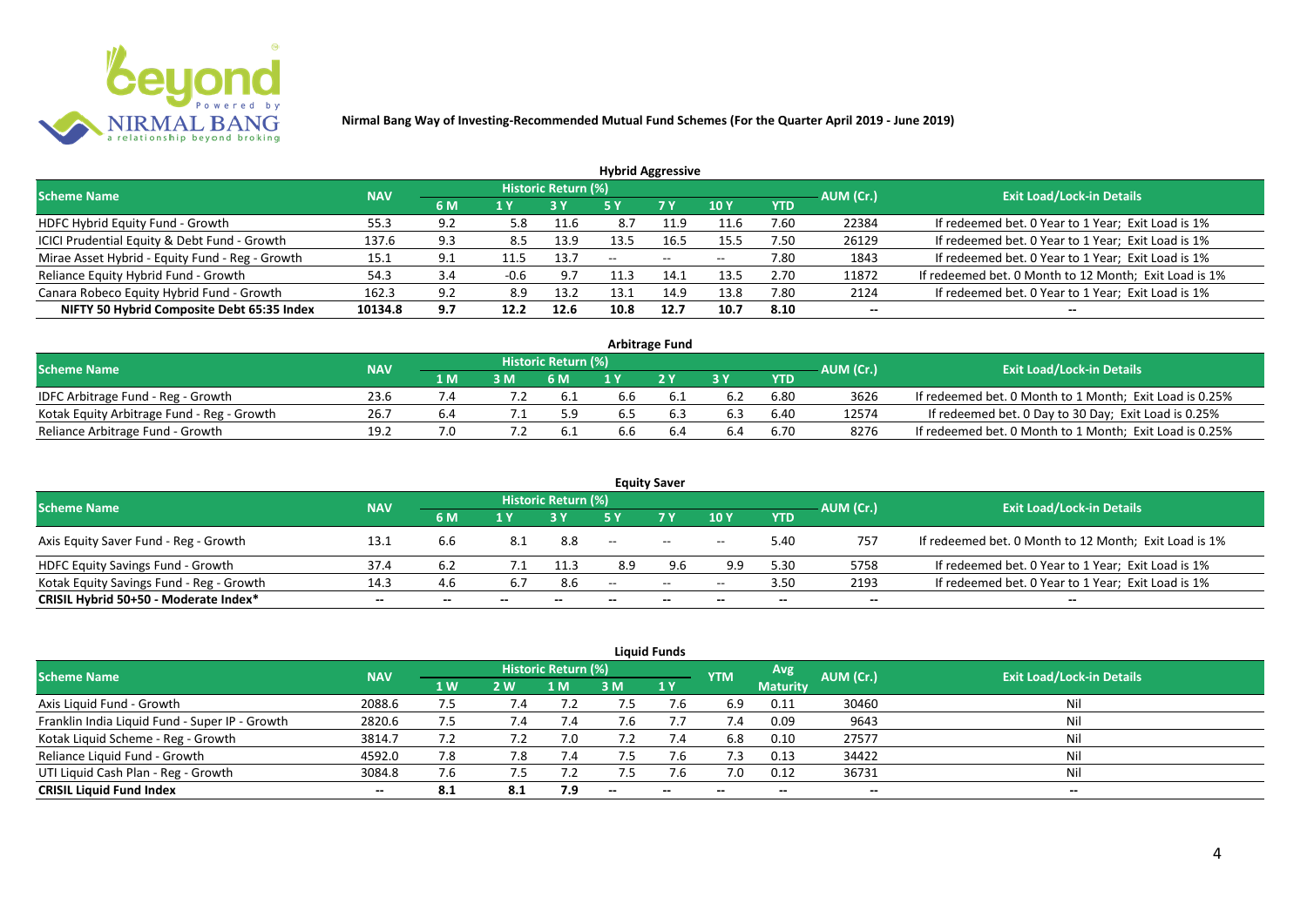

|                                                   |            |                |     |                            |                          | <b>Ultra Short Fund</b>  |            |                          |           |                                  |
|---------------------------------------------------|------------|----------------|-----|----------------------------|--------------------------|--------------------------|------------|--------------------------|-----------|----------------------------------|
| <b>Scheme Name</b>                                | <b>NAV</b> |                |     | <b>Historic Return (%)</b> |                          |                          | <b>YTM</b> | Avg                      | AUM (Cr.) | <b>Exit Load/Lock-in Details</b> |
|                                                   |            | 1 <sub>M</sub> | 3 M | 6 M                        |                          | 3Y                       |            | <b>Maturity</b>          |           |                                  |
| Aditya Birla Sun Life Savings Fund - Reg - Growth | 374.0      | 9.9            | 9.0 | 9.1                        | 8.8                      | 8.0                      | 8.4        | 0.55                     | 15387     | Nil                              |
| HDFC Ultra Short Term Fund - Reg - Growth         | 10.6       | 8.7            | 8.7 | 8.6                        | $\overline{\phantom{a}}$ | $\overline{\phantom{a}}$ | 7.6        | 0.44                     | 5812      | Nil                              |
| IDFC Ultra Short Term Fund - Reg - Growth         | 10.7       | 9.4            | 8.7 | 8.7                        | $- -$                    | $\overline{\phantom{a}}$ | 7.6        | 0.38                     | 1986      | Nil                              |
| Kotak Savings Fund - Reg - Growth                 | 30.3       | 8.8            | 8.4 | 8.5                        | 8.2                      | 7.4                      | 7.9        | 0.44                     | 12689     | Nil                              |
| SBI Magnum Ultra Short Duration Fund - Growth     | 4195.3     | 8.7            | 8.3 | 8.5                        | 8.5                      | 7.4                      | 7.5        | 0.40                     | 8143      | Nil                              |
| <b>NIFTY Ultra Short Duration Debt Index</b>      | 3831.2     | 8.6            | 8.3 | 8.5                        | 8.5                      | 7.6                      | $- -$      | $\overline{\phantom{a}}$ | --        | $- -$                            |

|                                                            |            |     |       |                     | <b>Money Market Fund</b> |     |            |                 |           |                                  |
|------------------------------------------------------------|------------|-----|-------|---------------------|--------------------------|-----|------------|-----------------|-----------|----------------------------------|
| <b>Scheme Name</b>                                         | <b>NAV</b> |     |       | Historic Return (%) |                          |     | <b>YTM</b> | Avg             | AUM (Cr.) | <b>Exit Load/Lock-in Details</b> |
|                                                            |            | 1 M | 3M    | 6 M                 | 1 Y                      | 3Y  |            | <b>Maturity</b> |           |                                  |
| Aditya Birla Sun Life Money Manager Fund - Reg -<br>Growth | 253.4      | 9.5 | 8.7   | 8.7                 | 8.5                      | 7.5 | 7.7        | 0.56            | 11363     | Nil                              |
| ICICI Prudential Money Market Fund - Reg - Growth          | 261.9      | 8.9 | 8.4   | -8.4                | 8.2                      | 7.3 | 7.6        | 0.43            | 9271      | Nil                              |
| Reliance Money Market Fund - Growth                        | 2858.9     | 9.3 | 8.7   | 8.7                 | 8.6                      | 7.4 | 7.7        | 0.41            | 3952      | Nil                              |
| UTI Money Market Fund - Reg - Growth                       | 2125.5     | 9.4 | 8.6   | 8.6                 | 8.4                      | 7.4 | 7.8        | 0.50            | 4932      | Nil                              |
| <b>CRISIL Liquid Fund Index</b>                            | $- -$      | 7.9 | $- -$ |                     |                          |     |            | --              | $- -$     | $- -$                            |

|                                                 |            |      |      |                            |     | <b>Short Term Fund</b> |            |                 |           |                                                      |
|-------------------------------------------------|------------|------|------|----------------------------|-----|------------------------|------------|-----------------|-----------|------------------------------------------------------|
| <b>Scheme Name</b>                              | <b>NAV</b> |      |      | <b>Historic Return (%)</b> |     |                        | <b>YTM</b> | <b>Avg</b>      | AUM (Cr.) | <b>Exit Load/Lock-in Details</b>                     |
|                                                 |            | 4 MZ | 3M   | 6 M                        |     | 73 Y                   |            | <b>Maturity</b> |           |                                                      |
| Franklin India STIP - Growth                    | 4023.2     |      | 8.1  | 10.2                       | 9.4 | 9.0                    | 11.4       | 3.01            | 13260     | If redeemed bet. 0 Year to 1 Year; Exit Load is 0.5% |
| HDFC Short Term Debt Fund - Growth              | 20.9       | 12.5 | 10.3 | 9.5                        | 8.8 |                        | 8.2        | 1.58            | 7681      | Nil                                                  |
| IDFC Bond Fund - Short Term Plan - Reg - Growth | 38.6       | 15.7 | 11.3 | 10.6                       | 9.3 |                        | 8.0        | 2.03            | 6985      | Nil                                                  |
| Kotak Bond Short Term Plan - Reg - Growth       | 35.3       | 15.3 |      | 10.3                       |     |                        | 8.4        | 2.67            | 8703      | Nil                                                  |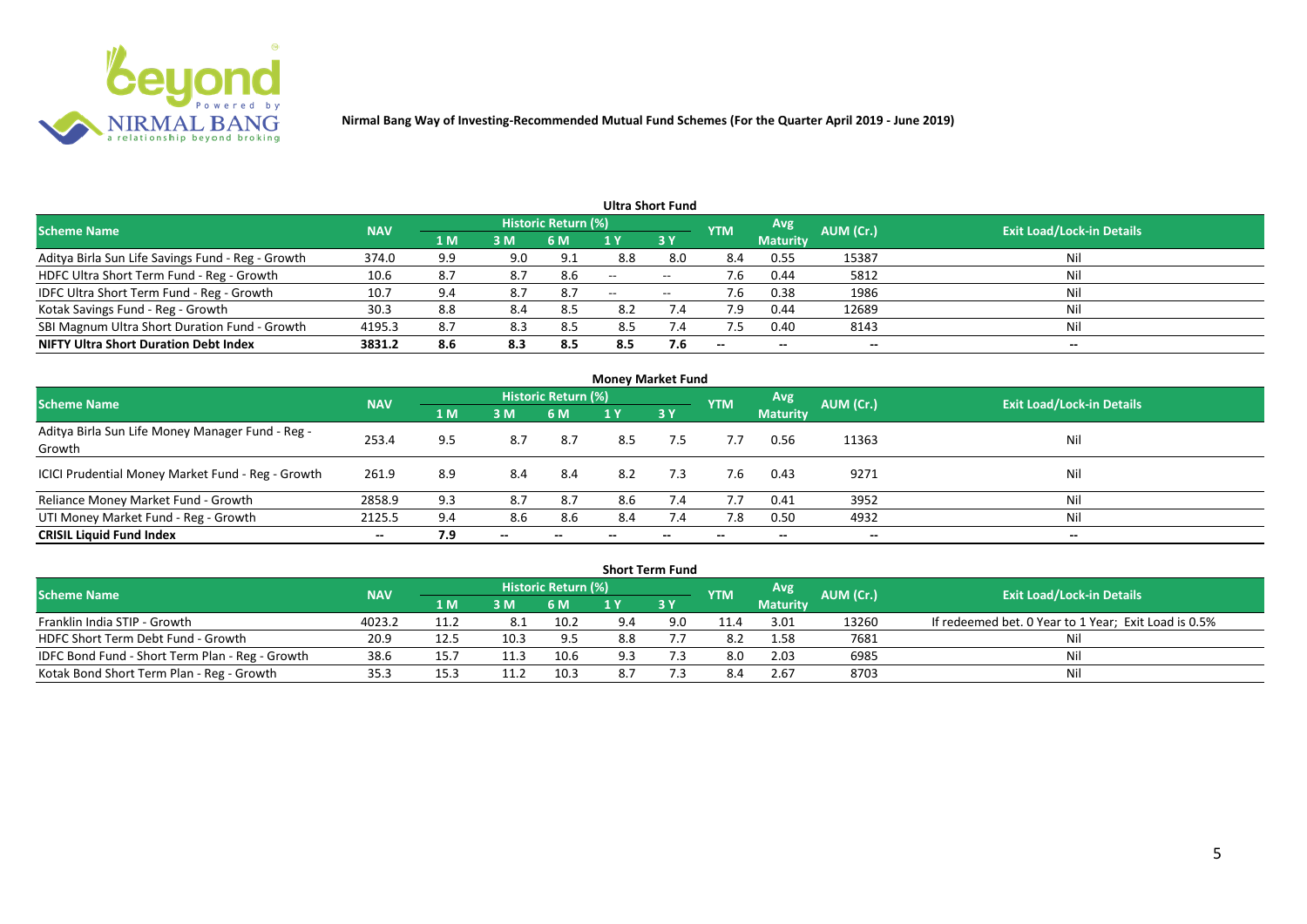

| <b>Low Duration Fund</b>                   |            |      |     |                            |     |           |            |                 |           |                                                          |  |  |  |  |
|--------------------------------------------|------------|------|-----|----------------------------|-----|-----------|------------|-----------------|-----------|----------------------------------------------------------|--|--|--|--|
| <b>Scheme Name</b>                         | <b>NAV</b> |      |     | <b>Historic Return (%)</b> |     |           | <b>YTM</b> | Avg             | AUM (Cr.) | <b>Exit Load/Lock-in Details</b>                         |  |  |  |  |
|                                            |            | '1 M | 3M  | <b>6 M</b>                 |     | <b>3Y</b> |            | <b>Maturity</b> |           |                                                          |  |  |  |  |
| DSP Low Duration Fund - Reg - Growth       | 13.7       | 4.9  | 6.8 | 7.9                        | 8.1 |           |            | 0.78            | 2886      | Nil                                                      |  |  |  |  |
| Franklin India Low Duration Fund - Growth  | 21.9       |      |     | 8.9                        | 8.8 |           | 10.5       | 1.13            | 7107      | If redeemed bet. 0 Months to 3 Months; Exit Load is 0.5% |  |  |  |  |
| IDFC Low Duration Fund - Reg - Growth      | 26.8       | 10.6 | 9.2 | 8.8                        | 8.4 |           |            | 0.83            | 3386      | Nil                                                      |  |  |  |  |
| UTI Treasury Advantage Fund - Reg - Growth | 2597.6     | 4.3  | 7.0 |                            | 7.8 |           | . വ        | 0.55            | 5220      | Nil                                                      |  |  |  |  |

### **Banking & PSU Bond Funds**

| <b>Scheme Name</b>                             | <b>NAV</b> |       |      | Historic Return (%) |                |     | <b>YTM</b> | Avg             | <b>AUM (Cr.)</b> | <b>Exit Load/Lock-in Details</b> |
|------------------------------------------------|------------|-------|------|---------------------|----------------|-----|------------|-----------------|------------------|----------------------------------|
|                                                |            | 1 M.  | 3 M  | 6 M                 | $\blacksquare$ |     |            | <b>Maturity</b> |                  |                                  |
| HDFC Banking and PSU Debt Fund - Reg - Growth  | 15.2       | 16.8  | 12.6 | 11.0                |                |     | 8.7        | 2.59            | 3001             |                                  |
| Kotak Banking and PSU Debt Fund - Reg - Growth | 43.0       | 19.6  |      | 11.4                |                | 8.0 | 8.5        | 4.24            | 1432             |                                  |
| UTI Banking & PSU Debt Fund - Reg - Growth     | 14.2       | -bl.: |      | -7.6                |                |     |            | 1.82            | 200              |                                  |

#### **Corporate Bond Funds**

| Scheme Name                                 | <b>NAV</b> |      |     | <b>Historic Return (%)</b> |    |    | <b>YTM</b> | Avg             | AUM (Cr.). | <b>Exit Load/Lock-in Details</b> |
|---------------------------------------------|------------|------|-----|----------------------------|----|----|------------|-----------------|------------|----------------------------------|
|                                             |            | 1 M' | 3 M |                            |    | 3Y |            | <b>Maturity</b> |            |                                  |
| Franklin India Corporate Debt Fund - Growth | 66.5       | 10.0 | 9.1 | 10.3                       |    |    | -a q       | 4.22            | 909        | Ni                               |
| HDFC Corporate Bond Fund - Growth           | 21.1       |      |     | 11.5                       | 07 |    | 8.3        | 3.43            | 12684      | Nil                              |
| Kotak Corporate Bond Fund - Std - Growth    | 2508.4     |      |     | 10.3                       | ᄼ  |    | 8.2        | 1.04            | 1637       | Ni                               |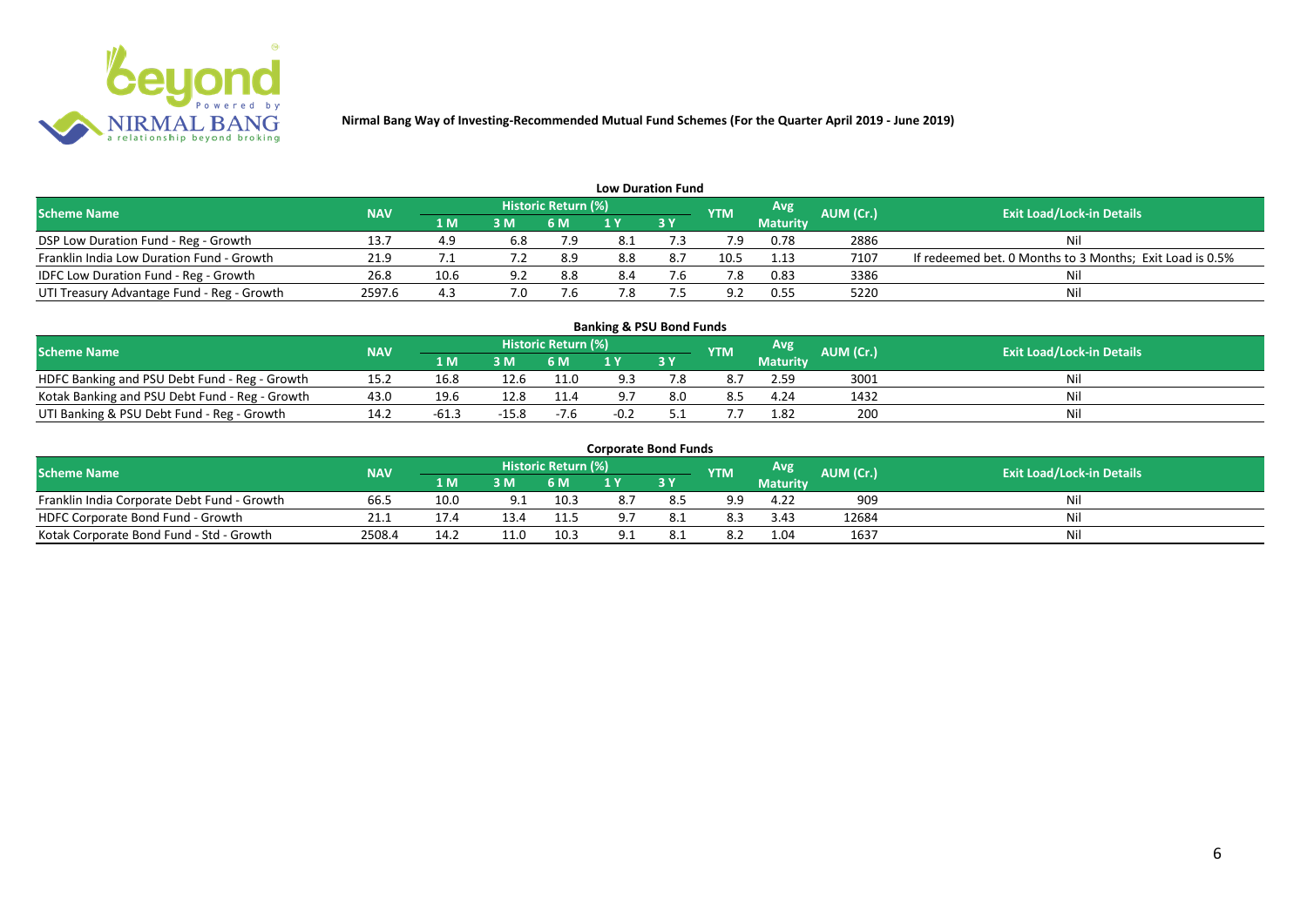

|                                           |            |         |        |                     |     | <b>Credit Risk Funds</b> |            |                 |           |                                                                       |
|-------------------------------------------|------------|---------|--------|---------------------|-----|--------------------------|------------|-----------------|-----------|-----------------------------------------------------------------------|
| <b>Scheme Name</b>                        | <b>NAV</b> |         |        | Historic Return (%) |     |                          | <b>YTM</b> | Avg.            | AUM (Cr.) | <b>Exit Load/Lock-in Details</b>                                      |
|                                           |            | 1 M     | 3 M    | 6 M                 | 1 Y | 3Y                       |            | <b>Maturity</b> |           |                                                                       |
|                                           |            |         |        |                     |     |                          |            |                 |           | If redeemed bet. 0 Month to 12 Month; Exit Load is 3%, If             |
| Franklin India Credit Risk Fund - Growth  | 19.7       | 12.6    | 7.0    | 9.4                 | 8.8 | 8.6                      | 11.4       | 3.38            |           | 7229 redeemed bet. 12 Month to 24 Month; Exit Load is 2%, If redeemed |
|                                           |            |         |        |                     |     |                          |            |                 |           | bet. 24 Month to 36 Month; Exit Load is 1%                            |
| HDFC Credit Risk Debt Fund - Reg - Growth | 15.4       | 13.1    | 11.0   | 8.9                 | 7.7 | 7.4                      | 9.9        | 2.53            | 15966     | If redeemed bet. 0 Month to 12 Month; Exit Load is 1%, If             |
|                                           |            |         |        |                     |     |                          |            |                 |           | redeemed bet. 12 Month to 18 Month; Exit Load is 0.5%                 |
| Reliance Credit Risk Fund - Growth        | 25.4       | $-17.4$ | $-2.0$ | 3.0                 | 4.9 | 6.6                      | 11.5       | 1.98            | 9292      | If redeemed bet. 0 Month to 12 Month; Exit Load is 1%                 |
|                                           |            |         |        |                     |     |                          |            |                 |           | If redeemed bet. 0 Month to 12 Month; Exit Load is 3%, If             |
| SBI Credit Risk Fund - Growth             | 29.8       | 2.1     | 4.6    | 6.6                 | 7.0 | 7.2                      | 12.0       | 2.61            | 5407      | redeemed bet. 12 Month to 24 Month; Exit Load is 1.5%, If             |
|                                           |            |         |        |                     |     |                          |            |                 |           | redeemed bet. 24 Month to 36 Month; Exit Load is 0.75%                |

| <b>Dynamic Bond Fund</b>                        |            |            |       |                            |      |      |            |                 |           |                                                         |  |  |  |  |
|-------------------------------------------------|------------|------------|-------|----------------------------|------|------|------------|-----------------|-----------|---------------------------------------------------------|--|--|--|--|
| <b>Scheme Name</b>                              | <b>NAV</b> |            |       | <b>Historic Return (%)</b> |      |      | <b>YTM</b> | <b>Avg</b>      | AUM (Cr.) | <b>Exit Load/Lock-in Details</b>                        |  |  |  |  |
|                                                 |            | <b>1 M</b> | 3M    | 6 M                        |      | 13 Y |            | <b>Maturity</b> |           |                                                         |  |  |  |  |
| Axis Dynamic Bond Fund - Growth                 | 19.3       | 22.8       | 15.8  | 11.8                       | 9.8  | .6   | 8.6        | 6.80            | 135       | Nil                                                     |  |  |  |  |
| ICICI Prudential All Seasons Bond Fund - Growth | 23.5       | 18.4       | 14.1  | 11.0                       | 8.6  | 8.8  | 8.7        | 4.74            | 2647      | If redeemed bet. 0 Month to 1 Month; Exit Load is 0.25% |  |  |  |  |
| IDFC D B F - Reg - Growth (Re-Launched)         | 22.8       | 28.4       | 19.0  | 12.4                       | 10.7 | 8.0  | 8.3        | 8.16            | 1919      | Nil                                                     |  |  |  |  |
| Kotak Dynamic Bond Fund - Reg - Growth          | 24.7       | 20.9       | 14.6  | 13.3                       | 11.1 | 8.8  | 8.7        | 5.60            | 597       | Nil                                                     |  |  |  |  |
| CRISIL Corporate Bond Composite Index*          | $- -$      | $- -$      | $- -$ |                            |      | --   | $- -$      | $-$             | --        | $- -$                                                   |  |  |  |  |

|                                                 |            |      |      |                            |     | <b>Gilt Funds</b> |            |                 |           |                                                     |
|-------------------------------------------------|------------|------|------|----------------------------|-----|-------------------|------------|-----------------|-----------|-----------------------------------------------------|
| <b>Scheme Name</b>                              | <b>NAV</b> |      |      | <b>Historic Return (%)</b> |     |                   | <b>YTM</b> | Avg             | AUM (Cr.) | <b>Exit Load/Lock-in Details</b>                    |
|                                                 |            | 1 M  | 3 M  | 6 M                        | 1 Y | 73 Y              |            | <b>Maturity</b> |           |                                                     |
| IDFC G Sec Fund - Invt Plan - Reg - Growth (Re- | 22.8       | 31.6 |      | 15.1                       |     |                   | 8.2        | 9.38            | 422       | Nil                                                 |
| launched)                                       |            |      |      |                            |     |                   |            |                 |           |                                                     |
| Reliance Gilt Securities Fund - Growth          | 25.4       | 29.0 | 17.9 | 14.1                       |     | 9.3               | 7.8        | 9.01            | 962       | If redeemed bet. 0 Day to 7 Day; Exit Load is 0.25% |
| UTI Gilt Fund - Growth                          | 41.6       | 21.3 | 15.9 | 12.2                       | O 1 | ດ ເ               | 7.4        | 5.42            | 475       | Nil                                                 |